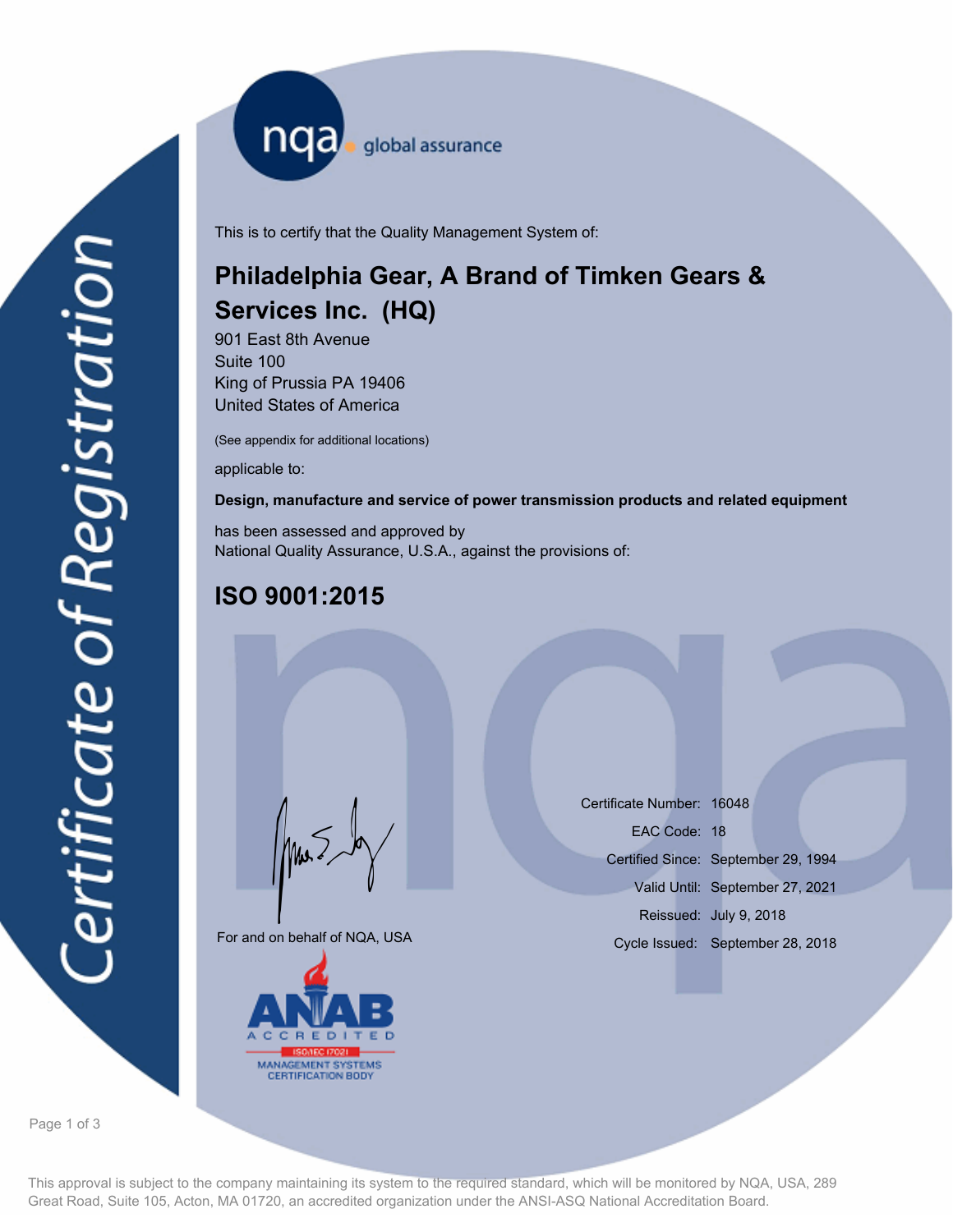nqa global assurance

Appendix to Certificate Number: 16048

#### **Includes Facilities Located at:**

## **Philadelphia Gear, A Brand of Timken Gears & Services Inc. (HQ)**

Certificate Number 16048 901 East 8th Avenue Suite 100 King of Prussia PA 19406 United States of America

## **Philadelphia Gear, A Brand of Timken**

**Gears & Services Inc.** Certificate Number 16048 8529 West 192nd Street Mokena IL 60448 United States of America

#### **Philadelphia Gear, A Brand of Timken Gears & Services Inc.** Certificate Number 16048 100 Anchor Mill Road New Castle DE 19720 United States of America

## **Philadelphia Gear, A Brand of Timken**

**Gears & Services Inc.** Certificate Number 16048 1242 24th Avenue Hueytown AL 35023 United States of America

Design, manufacture and service of power transmission products and related equipment

Design, manufacture and service of power transmission products and related equipment

Design, manufacture and service of power transmission products and related equipment

Design, manufacture and service of power transmission products and related equipment

> Certified Since: September 29, 1994 Valid Until: September 27, 2021 Reissued: July 9, 2018 Cycle Issued: September 28, 2018

Page 2 of 3

This approval is subject to the company maintaining its system to the required standard, which will be monitored by NQA, USA, 289 Great Road, Suite 105, Acton, MA 01720, an accredited organization under the ANSI-ASQ National Accreditation Board.